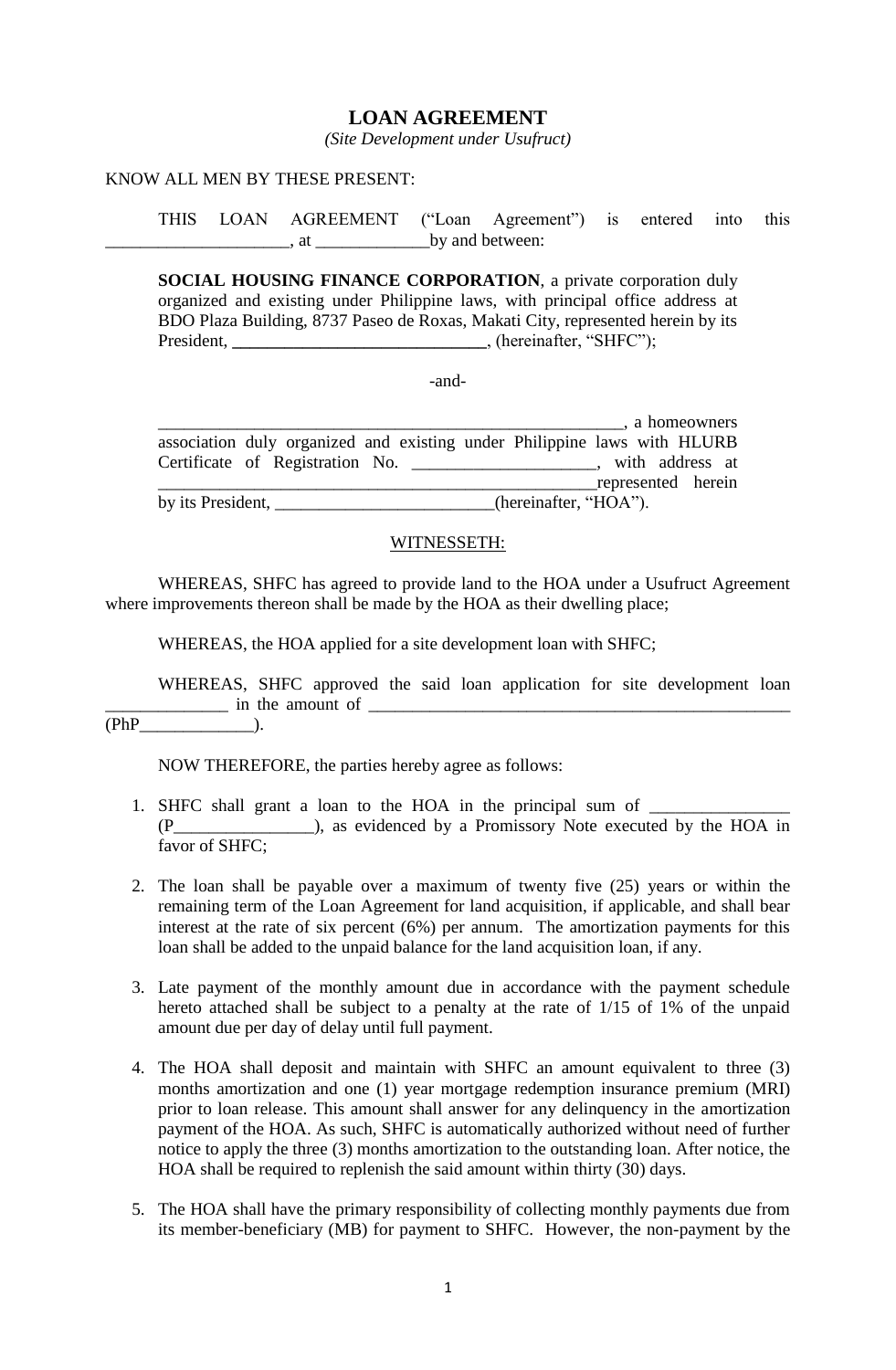MBs of the periodic monthly payment due does not in any way release the HOA from the liability to pay the loan granted herein.

- 6. The property identified in the Real Estate Mortgage dated previously executed by the parties shall also stand as collateral for this loan.
- 7. The occurrence of any of the following shall constitute an event of default:
	- a) Failure of the HOA to pay the equivalent of at least three (3) consecutive monthly payments of the loan without need of further demand;
	- b) Any willful or intentional misrepresentation or fraud committed by the HOA in securing the loan;
	- c) Any untrue or incorrect representation, statement or warranty on any material fact or information made by the HOA in this Agreement, or any other document submitted to SHFC;
	- d) Any unjustified refusal of the HOA to declare in default delinquent MBs and substitute them;
	- e) The Mortgage cannot be registered with the Registry of Deeds or said security has become subordinated to the claim of any person or entity, whether public or private;
	- f) Violation by the HOA of SHFC policies, rules, regulations and guidelines;
	- g) The Mortgage shall, for any cause, ceases to be in full force and effect or it is otherwise impaired and the required collateral value has been reduced;
	- h) The HOA shall become insolvent or unable to pay its debt as they mature, or take advantage of insolvency, moratorium or other laws for the relief of the debtor, whether filed voluntarily or involuntarily, or any judgment or order is entered by a court of competent jurisdictions for the appointment of a receiver, trust, or the like to take charge of all or substantially all of the assets of the HOA;
	- i) There shall have occurred a material change in the financial conditions of the HOA which, in the reasonable opinion of the SHFC or its assignee, the HOA will be unable to perform its obligation under this Assignment;
	- j) The HOA subdivides, leases, sells, transfers, assigns, tolerates possession thereof or otherwise disposes of the mortgaged property to other persons other than the named MB, without prior written consent of SHFC or its assignee/transferee, or commit any act which may impair directly or indirectly the value of the mortgaged property;
	- k) Use of property for purposes other than residential or use thereof for unlawful or illegal purposes;
	- l) Violation of the terms of the Collection Agreement;
	- m) Non-commencement of the site development within the time specified in the Notice of Approval;
	- n) Non-submission of the performance bond; or
	- o) Non-completion of the Project within the one (1) year period.
- 8. Effects of Default. Upon occurrence of default, SHFC may: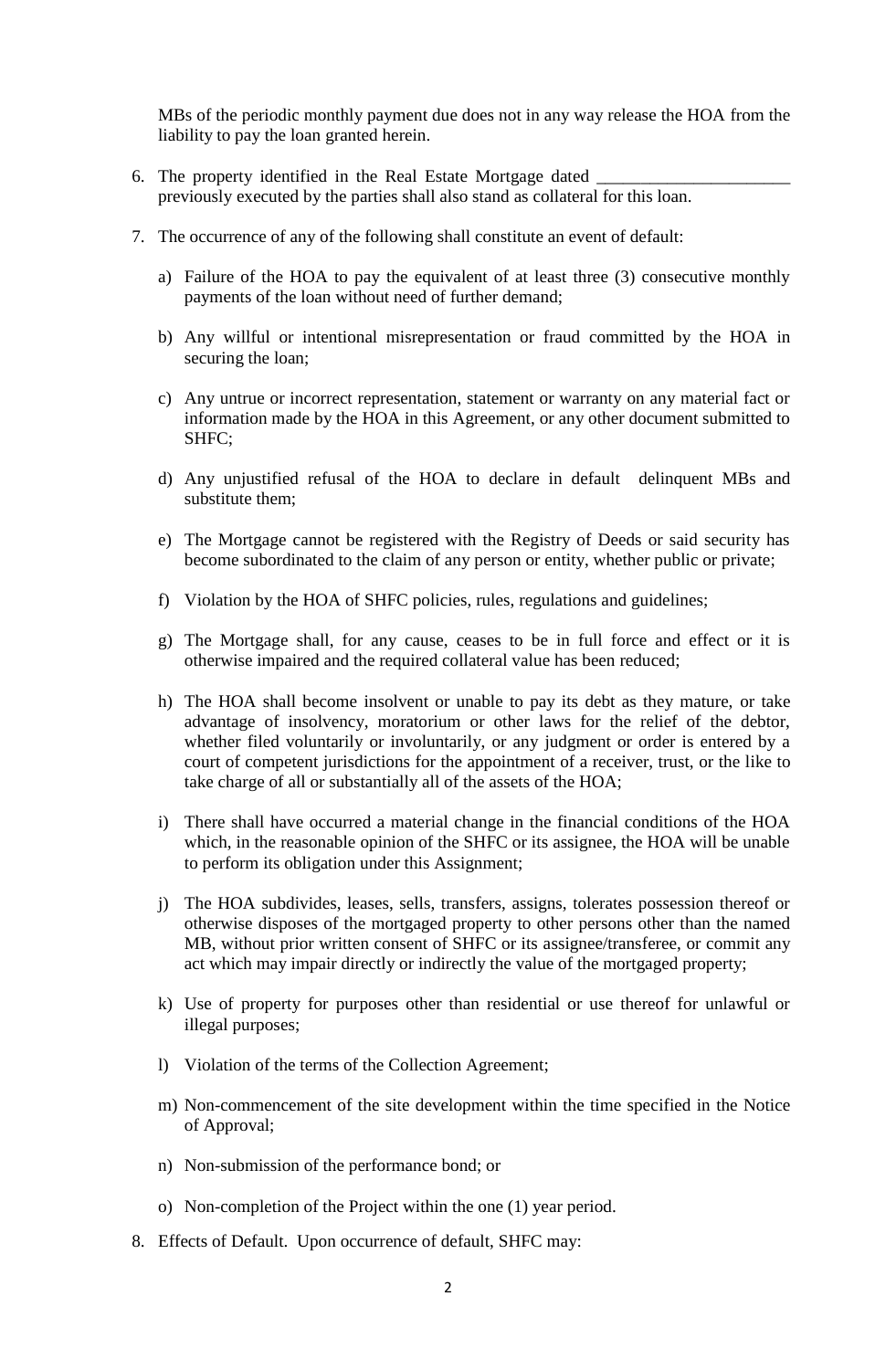- a) Declare the outstanding loan, together, with the accrued interest and penalties, immediately due and demandable;
- b) Foreclose the mortgage securing the loan;
- c) Institute collection case against the HOA;
- d) Declare the HOA in default and substitute delinquent MBs mentioned in Section 7 (d);
- e) Terminate the loan agreement; and
- f) Avail of any other remedies provided for by law and this agreement.
- 9. It is understood that the above remedies are alternative and in the event that the SHFC or its assignee/transferee has to initiate any action or proceeding the latter shall be entitled to collect litigation costs and expenses, including but not limited to attorney's fees equivalent to at least twenty five percent (25%) of the total amount due;

Any Court action arising from this note shall be filed exclusively in the appropriate courts in Makati City.

- 10. The HOA shall ensure completion of the site development within one (1) year from release of the loan.
- 11. HOA shall ensure that the corresponding Detailed Architecture and Engineering Plans, Technical Specifications, Program of Works and other documents for site development are in accordance with applicable laws, rules and regulations.
- 12. SHFC reserves the right to review the capacities and credentials of the contractor/developer to whom the HOA awards the Project. A performance bond in the form of surety bond in the amount of fifteen percent (15%) of the Contract Price shall be submitted by the HOA to SHFC.
- 13. SHFC shall retain ten percent (10%) of the Contract Price as retention fee and to be released to the developer/contractor after a period of six (6) months from issuance of Certificate of Completion and Acceptance by the HOA has been received and after the conduct of validation and review by SHFC.
- 14. HOA shall ensure that all necessary permits such as but not limited to Development Permit were secured from the proper authorities and the Development Agreement were made and executed between the HOA and the DEVELOPER/CONTRACTOR.

#### 15. LOAN RELEASE

15.1 Upon review / validation of developer's / contractor's credentials, submission of requirements, the HOA can request for the initial release of the loan equivalent to ten percent (10%) of the loan for site development. The HOA shall execute a Deed of Assignment of loan proceeds in favor of the developer/contractor and submit the same to SHFC prior to the release of the site development loan.

15.2 Release of the loan shall be made in progress billing and in accordance with the approved work schedule. Releases shall be made up to a maximum of five (5) tranches.

16. The loan shall be evidenced by a Promissory Note of the HOA.

### 17. RESTRICTIONS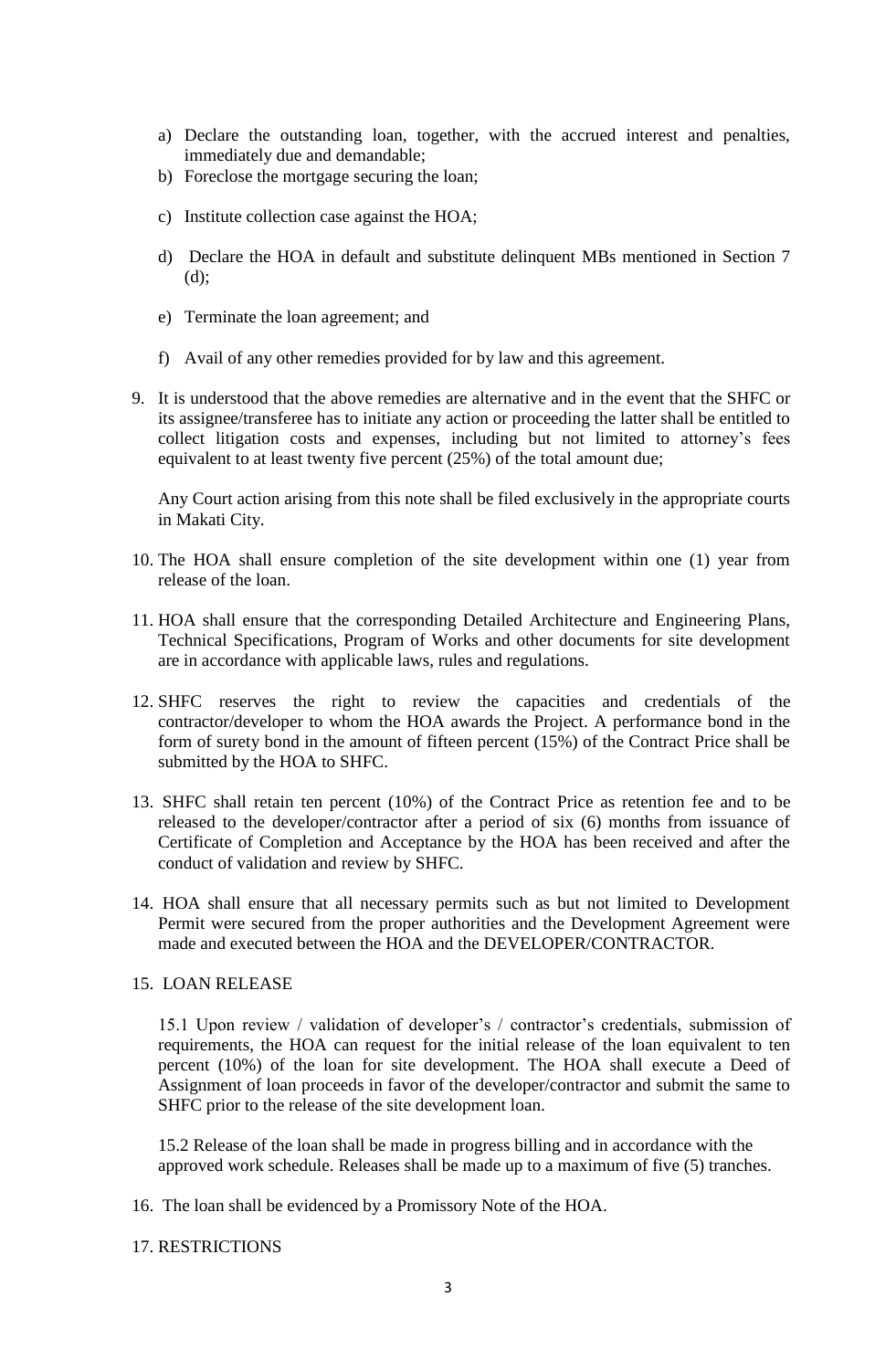17.1. The HOA shall not sell, dispose, mortgage, encumber, or use as collateral for their economic venture the PROJECT SITE or any portion thereof during the lifetime of the Agreement;

17.2. The HOA shall not enter into any other agreement (except for obtaining loan from SHFC) without the consent of SHFC;

17.3. The HOA shall immediately inform SHFC of any action by third parties that may prejudice the rights of SHFC;

17.4. The HOA may provide, introduce and/or maintain proper infrastructures, perimeter fences, facilities and improvements, electricity, and water facilities that shall make the PROJECT SITE sustainable and viable for use;

17.5. The HOA shall be responsible for maintaining the cleanliness and peace and order in the area in the PROJECT SITE;

- 18. If any or more provisions contained in this Loan Agreement shall be invalid, illegal or unenforceable in any respect, the validity, legality and enforceability of the remaining provisions contained herein shall not in any way be affected or impaired.
- 19. The implementing guidelines of SHFC and Community Mortgage Program (CMP), including any and all amendatory and supplementary circulars thereto, are deemed incorporated herein by reference and made an integral part hereof.

IN WITNESS WHEREOF, the parties hereto have caused this Loan Agreement to be duly executed and delivered as of the date as above stated.

#### **SOCIAL HOUSING FINANCE CORPORATION HOA**

By: By:

*President President* Government ID No. \_\_\_\_\_\_\_\_\_\_\_\_ Government ID No. \_\_\_\_\_\_\_\_\_\_\_\_\_\_

**\_\_\_\_\_\_\_\_\_\_\_\_\_\_\_\_\_\_\_\_\_\_\_\_\_\_\_\_\_\_\_ \_\_\_\_\_\_\_\_\_\_\_\_\_\_\_\_\_\_\_\_\_\_\_\_\_\_\_\_\_\_**

Signed in the presence of:

\_\_\_\_\_\_\_\_\_\_\_\_\_\_\_\_\_\_\_\_\_\_\_\_ \_\_\_\_\_\_\_\_\_\_\_\_\_\_\_\_\_\_\_\_\_\_\_\_

# **ACKNOWLEDGEMENT**

REPUBLIC OF THE PHILIPPINES ) MAKATI CITY ) S.S

> BEFORE ME, a Notary Public for and in the above jurisdiction this day of \_\_\_\_\_\_\_\_\_\_\_\_\_\_\_\_ personally appeared:

| <b>Name</b> | <b>Government Valid</b> | <b>Place and Date of</b><br>Issue | <b>Expiration Date</b> |
|-------------|-------------------------|-----------------------------------|------------------------|
|             |                         |                                   |                        |
|             |                         |                                   |                        |